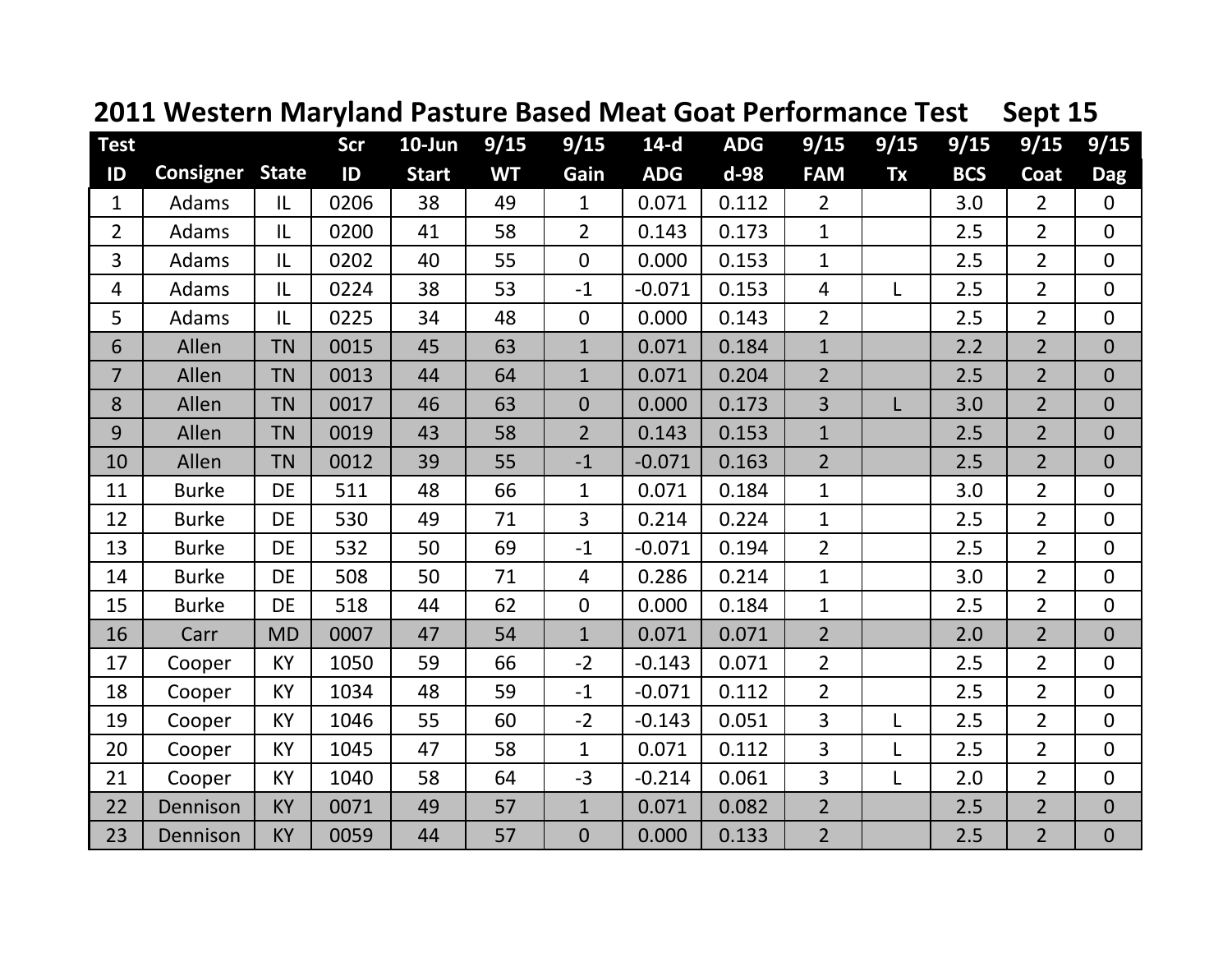| <b>Test</b> |                  |              | Scr    | $10$ -Jun    | 9/15      | 9/15           | $14-d$     | <b>ADG</b> | 9/15           | 9/15 | 9/15       | 9/15             | 9/15           |
|-------------|------------------|--------------|--------|--------------|-----------|----------------|------------|------------|----------------|------|------------|------------------|----------------|
| ID          | <b>Consigner</b> | <b>State</b> | ID     | <b>Start</b> | <b>WT</b> | Gain           | <b>ADG</b> | $d-98$     | <b>FAM</b>     | Tx   | <b>BCS</b> | Coat             | <b>Dag</b>     |
| 24          | Dennison         | <b>KY</b>    | 0051   | 44           | 46        | $-1$           | $-0.071$   | 0.020      | $\overline{4}$ | L    | 2.5        | 2 <sup>2</sup>   | $\mathbf{0}$   |
| 25          | Dennison         | <b>KY</b>    | 0065   | 44           | 50        | $-1$           | $-0.071$   | 0.061      | $\overline{2}$ |      | 2.5        | $2 \overline{ }$ | $\mathbf{1}$   |
| 26          | Dennison         | KY           | 0080   | 36           | 54        | $\mathbf{1}$   | 0.071      | 0.184      | $\overline{2}$ |      | 2.5        | $\overline{2}$   | $\overline{0}$ |
| 27          | Dietz-Band       | <b>MD</b>    | 1857   | 43           | 56        | 0              | 0.000      | 0.133      | $\overline{2}$ |      | 2.5        | $\overline{2}$   | $\overline{0}$ |
| 28          | Dietz-Band       | <b>MD</b>    | 1864   | 44           | 57        | $\mathbf 1$    | 0.071      | 0.133      | $\mathbf{1}$   |      | 2.5        | $\overline{2}$   | $\mathbf 0$    |
| 29          | Dietz-Band       | <b>MD</b>    | 1876   | 48           | 56        | $-2$           | $-0.143$   | 0.082      | $\mathbf{1}$   |      | 2.5        | $\overline{2}$   | $\mathbf 0$    |
| 30          | <b>Francis</b>   | VT           | A01645 | 32           | 41        | $\overline{0}$ | 0.000      | 0.092      | 3              | L    | 2.0        | $\overline{2}$   | $\overline{0}$ |
| 31          | Francis          | VT           | A01646 | 30           | 37        | $\overline{0}$ | 0.000      | 0.071      | $\overline{2}$ |      | 2.5        | $\overline{2}$   | $\overline{0}$ |
| 32          | Garrett          | <b>VA</b>    | 12     | 41           | 56        | $\mathbf{1}$   | 0.071      | 0.153      | $\overline{2}$ |      | 2.5        | $\overline{2}$   | $\mathbf 0$    |
| 33          | Garrett          | <b>VA</b>    | 13     | 39           | 54        | $\overline{3}$ | 0.214      | 0.153      | $\mathbf{1}$   |      | 2.5        | $\overline{2}$   | $\mathbf 0$    |
| 34          | Garrett          | <b>VA</b>    | 8      | 36           | 59        | $\mathbf{1}$   | 0.071      | 0.235      | $\overline{3}$ | L    | 2.5        | $\overline{2}$   | $\mathbf 0$    |
| 35          | Garrett          | <b>VA</b>    | 15     | 51           | 61        | $\mathbf{1}$   | 0.071      | 0.102      | $\overline{2}$ |      | 2.5        | $\overline{2}$   | $\mathbf 0$    |
| 36          | Garrett          | <b>VA</b>    | 10     | 43           | 54        | $-1$           | $-0.071$   | 0.112      | $\overline{2}$ |      | 2.5        | $\overline{2}$   | $\mathbf 0$    |
| 37          | Gladstone        | <b>WV</b>    | 8086   | 42           | 48        | $\overline{2}$ | 0.143      | 0.061      | $\mathbf{1}$   |      | 2.5        | $2^{\circ}$      | $\overline{0}$ |
| 38          | Gladstone        | <b>WV</b>    | 8089   | 43           | 57        | $\overline{3}$ | 0.214      | 0.143      | $\overline{2}$ |      | 2.5        | $\overline{2}$   | $\overline{0}$ |
| 39          | Kauffman         | PA           | 0186   | 47           | 53        | $\mathbf{1}$   | 0.071      | 0.061      | $\overline{2}$ |      | 2.5        | $\overline{2}$   | $\mathbf 0$    |
| 40          | Kauffman         | PA           | 0187   | 42           | 50        | $\mathbf{1}$   | 0.071      | 0.082      | $\overline{3}$ | L    | 2.5        | $2^{\circ}$      | $\mathbf 0$    |
| 41          | <b>KSU</b>       | <b>KY</b>    | 0997   | 37           | 48        | 5              | 0.357      | 0.112      | $\overline{4}$ | L    | 2.5        | $\overline{2}$   | $\overline{0}$ |
| 42          | <b>KSU</b>       | KY           | 0992   | 37           | 48        | $\overline{0}$ | 0.000      | 0.112      | $\overline{2}$ |      | 2.5        | $\overline{2}$   | $\overline{0}$ |
| 43          | <b>KSU</b>       | <b>KY</b>    | 0958   | 33           | 42        | 3              | 0.214      | 0.092      | $\overline{2}$ |      | 2.5        | $\overline{2}$   | $\overline{0}$ |
| 44          | <b>KSU</b>       | KY           | 0996   | 41           | 55        | 5              | 0.357      | 0.143      | 3              | L    | 2.5        | $\overline{2}$   | $\overline{0}$ |
| 46          | Losch            | PA           | 0258   | 50           | 67        | $\overline{0}$ | 0.000      | 0.173      | $\overline{2}$ |      | 2.5        | $\overline{2}$   | $\mathbf 0$    |
| 47          | Miller           | IN           | 257    | 44           | 66        | $-3$           | $-0.214$   | 0.224      | $\mathbf{1}$   |      | 3.0        | $\overline{2}$   | $\overline{0}$ |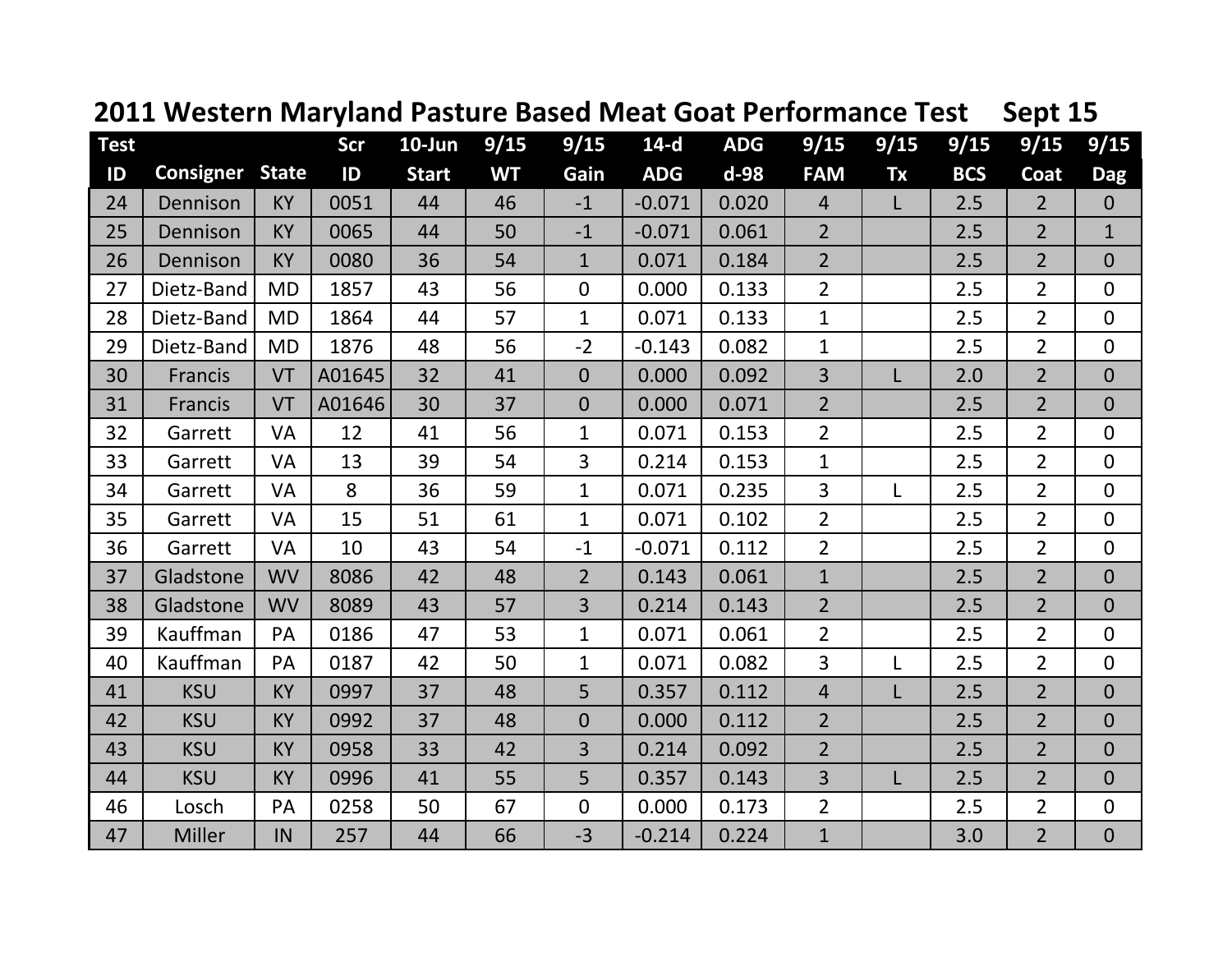| <b>Test</b> |                  |              | Scr   | $10$ -Jun    | 9/15      | 9/15           | $14-d$     | <b>ADG</b> | 9/15           | 9/15      | 9/15       | 9/15           | 9/15           |
|-------------|------------------|--------------|-------|--------------|-----------|----------------|------------|------------|----------------|-----------|------------|----------------|----------------|
| ID          | <b>Consigner</b> | <b>State</b> | ID    | <b>Start</b> | <b>WT</b> | Gain           | <b>ADG</b> | d-98       | <b>FAM</b>     | <b>Tx</b> | <b>BCS</b> | Coat           | <b>Dag</b>     |
| 48          | Miller           | IN           | 260   | 38           | 57        | 3              | 0.214      | 0.194      | $\mathbf{1}$   |           | 2.5        | $2^{\circ}$    | $\mathbf{0}$   |
| 49          | Miller           | IN           | 258   | 39           | 53        | $-2$           | $-0.143$   | 0.143      | $\mathbf{1}$   |           | 3.0        | $\overline{2}$ | $\overline{0}$ |
| 50          | Murphy           | <b>NJ</b>    | 0155  | 35           | 53        | $\mathbf{1}$   | 0.071      | 0.184      | $\mathbf{1}$   |           | 2.0        | $\overline{2}$ | $\mathbf 0$    |
| 51          | Murphy           | <b>NJ</b>    | 0145  | 45           | 59        | $\mathbf 1$    | 0.071      | 0.143      | $\overline{2}$ |           | 2.5        | $\overline{2}$ | $\mathbf 0$    |
| 52          | Murphy           | <b>NJ</b>    | 0144  | 43           | 53        | 3              | 0.214      | 0.102      | $\overline{2}$ |           | 2.5        | $\overline{2}$ | $\mathbf 0$    |
| 53          | Murphy           | <b>NJ</b>    | 0157  | 44           | 59        | $\overline{3}$ | 0.214      | 0.153      | $\overline{2}$ |           | 2.5        | $\overline{2}$ | $\mathbf 0$    |
| 54          | Murphy           | <b>NJ</b>    | 0153  | 38           | 56        | $\overline{2}$ | 0.143      | 0.184      | $\mathbf{1}$   |           | 2.5        | $\overline{2}$ | $\mathbf 0$    |
| 55          | Nelson           | <b>MD</b>    | 0032  | 37           | 51        | $\overline{2}$ | 0.143      | 0.143      | $\mathbf{1}$   |           | 2.5        | $\overline{2}$ | $\overline{0}$ |
| 57          | Ozkum            | <b>MD</b>    | 11041 | 33           | 47        | $\mathbf{1}$   | 0.071      | 0.143      | $\overline{2}$ |           | 3.0        | $\overline{2}$ | $\mathbf 0$    |
| 58          | Ozkum            | <b>MD</b>    | 11030 | 35           | 47        | $\mathbf{1}$   | 0.071      | 0.122      | $\overline{2}$ |           | 3.0        | $\overline{2}$ | $\mathbf 0$    |
| 59          | Ozkum            | <b>MD</b>    | 11094 | 38           | 43        | $\overline{2}$ | 0.143      | 0.051      | $\overline{2}$ |           | 2.0        | $\overline{2}$ | $\overline{0}$ |
| 60          | Ozkum            | <b>MD</b>    | 11136 | 34           | 48        | $\overline{2}$ | 0.143      | 0.143      | $\overline{2}$ |           | 3.0        | $\overline{2}$ | $\mathbf 0$    |
| 61          | Ozkum            | <b>MD</b>    | 11147 | 31           | 43        | $\mathbf{1}$   | 0.071      | 0.122      | $\overline{3}$ | L         | 2.5        | $\overline{2}$ | $\mathbf 0$    |
| 62          | Renick           | <b>WV</b>    | 1062  | 70           | 61        | $-3$           | $-0.214$   | $-0.092$   | $\overline{2}$ |           | 2.5        | $\overline{2}$ | $\overline{0}$ |
| 63          | Renick           | <b>WV</b>    | 1045  | 49           | 60        | $\mathbf{1}$   | 0.071      | 0.112      | $\mathbf{1}$   |           | 2.5        | $2^{\circ}$    | $\overline{0}$ |
| 64          | Renick           | <b>WV</b>    | 1061  | 53           | 60        | $-1$           | $-0.071$   | 0.071      | $\overline{2}$ |           | 2.5        | $\overline{2}$ | $\overline{0}$ |
| 65          | Renick           | <b>WV</b>    | 1051  | 47           | 58        | $\overline{0}$ | 0.000      | 0.112      | $\overline{2}$ |           | 2.5        | $\overline{2}$ | $\mathbf 0$    |
| 66          | Renick           | <b>WV</b>    | 1060  | 58           | 61        | $\mathbf{1}$   | 0.071      | 0.031      | $\overline{2}$ |           | 2.5        | $2^{\circ}$    | $\overline{0}$ |
| 67          | J. Smith         | <b>VA</b>    | 0625  | 43           | 64        | $\overline{2}$ | 0.143      | 0.214      | $\mathbf{1}$   |           | 3.0        | $\overline{2}$ | $\mathbf 0$    |
| 68          | J. Smith         | <b>VA</b>    | 0620  | 46           | 62        | $\overline{4}$ | 0.286      | 0.163      | $\overline{2}$ |           | 2.5        | $\overline{2}$ | $\mathbf 0$    |
| 69          | J. Smith         | VA           | 0618  | 38           | 54        | $\overline{3}$ | 0.214      | 0.163      | $\overline{2}$ |           | 2.5        | $\overline{2}$ | $\mathbf 0$    |
| 70          | J. Smith         | <b>VA</b>    | 0624  | 43           | 52        | $\overline{2}$ | 0.143      | 0.092      | $\overline{3}$ |           | 2.5        | $\overline{2}$ | $\mathbf 0$    |
| 71          | Sweitzer         | PA           | 0144  | 43           | 63        | $\overline{2}$ | 0.143      | 0.204      | $\overline{2}$ |           | 2.5        | $\overline{2}$ | $\mathbf 0$    |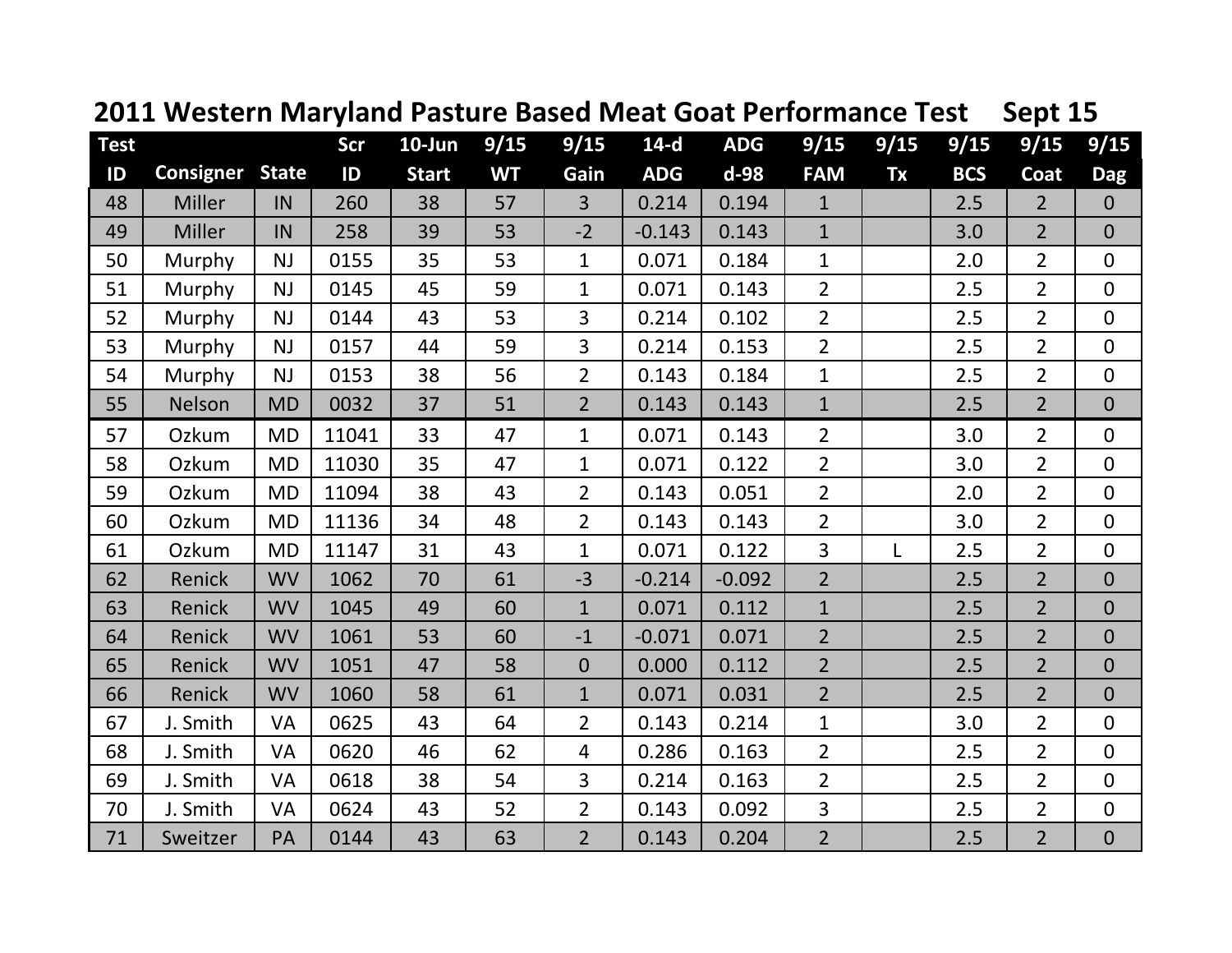| <b>Test</b> |                  |              | <b>Scr</b> | $10$ -Jun    | 9/15 | 9/15           | $14-d$     | <b>ADG</b> | 9/15           | 9/15 | 9/15       | 9/15           | 9/15           |
|-------------|------------------|--------------|------------|--------------|------|----------------|------------|------------|----------------|------|------------|----------------|----------------|
| ID          | <b>Consigner</b> | <b>State</b> | ID         | <b>Start</b> | WT   | Gain           | <b>ADG</b> | d-98       | <b>FAM</b>     | Tx   | <b>BCS</b> | Coat           | <b>Dag</b>     |
| 72          | Sweitzer         | PA           | 0145       | 42           | 56   | $-3$           | $-0.214$   | 0.143      | $\overline{2}$ |      | 2.5        | $\overline{2}$ | $\mathbf 0$    |
| 73          | <b>Thorne</b>    | <b>MD</b>    | 1070       | 28           | 45   | 4              | 0.286      | 0.173      | 3              |      | 2.5        | 2              | 0              |
| 74          | <b>Thorne</b>    | <b>MD</b>    | 1071       | 33           | 41   | 5              | 0.357      | 0.082      | 2              |      | 20         | 2              | 0              |
| 76          | <b>Tiralla</b>   | <b>MD</b>    | 0005       | 38           | 47   | 3              | 0.214      | 0.092      | $\overline{2}$ |      | 2.5        | $\overline{2}$ | $\mathbf 0$    |
| 77          | <b>Tiralla</b>   | <b>MD</b>    | 0002       | 36           | 41   | $\overline{0}$ | 0.000      | 0.051      | $\overline{2}$ |      | 2.5        | $\overline{2}$ | $\overline{0}$ |
| 78          | <b>Tiralla</b>   | <b>MD</b>    | 0003       | 32           | 39   | 3              | 0.214      | 0.071      | $\overline{2}$ |      | 2.5        | 2.00           | $\overline{0}$ |
| 79          | <b>Tiralla</b>   | <b>MD</b>    | 0001       | 38           | 47   | $\mathbf{1}$   | 0.071      | 0.092      | $\mathbf 1$    |      | 2.5        | 2.00           | $\overline{0}$ |
| 80          | <b>Tiralla</b>   | <b>MD</b>    | 0004       | 44           | 49   | $\mathbf{1}$   | 0.071      | 0.051      | 3              |      | 2.5        | 2.00           | $\overline{0}$ |
| 45          | Zitta            | VA           | 0623       | 40           | 51   | 1              | 0.071      | 0.112      | $\overline{2}$ |      | 2.5        | 2.00           | $\overline{0}$ |
|             | <b>AVERAGES</b>  |              |            | 42.4         | 54.8 | 0.936          | 0.067      | 0.124      | 1.96           | 13   | 2.53       | 2.00           | 0.01           |